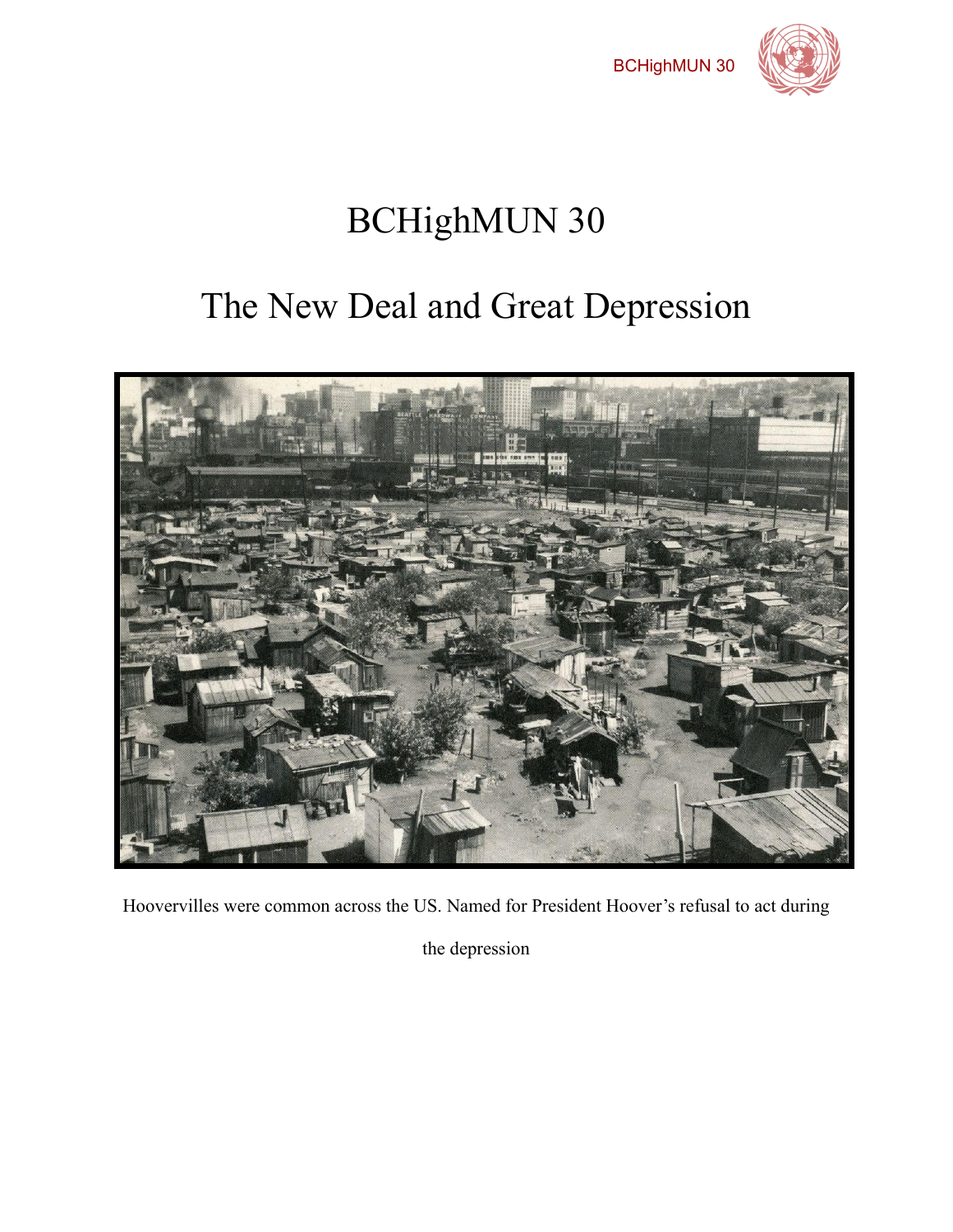



Dear Delegates,

My name is Matthew Hurley. I'm 16 years old and a junior at BC High. I will be one of the chairs of your committee. I have participated in Model UN since 9th grade and currently I am one of the moderators of the middle school Model UN club. I have been to about 10 conferences and this is my third year participating at BC High's Model UN conference. Outside of Model UN I am active in my Boy Scout troop and am currently working on my Eagle Scout project.

I look forward to hearing the fruitful debate and solutions about problems created from the American Great Depression.

Sincerely,

Matthew Hurley'23

[mj.hurley23@students.bchigh.edu](mailto:mj.hurley23@students.bchigh.edu)

Hi Delegates,

My name is Tyler Kwong. I am a junior at BC high. I am one of your chairs for this committee. I have been a part of Model UN since freshman year. Matthew and I run the middle school MUN program at BC High. We are very excited to host an in person committee and are especially excited about some of the new features added to this committee (look at positions and the event wheel). I look forward to meeting all of you in person.

Thank you,

Tyler Kwong'23

[ts.kwong23@students.bchigh.edu](mailto:ts.kwong23@students.bchigh.edu)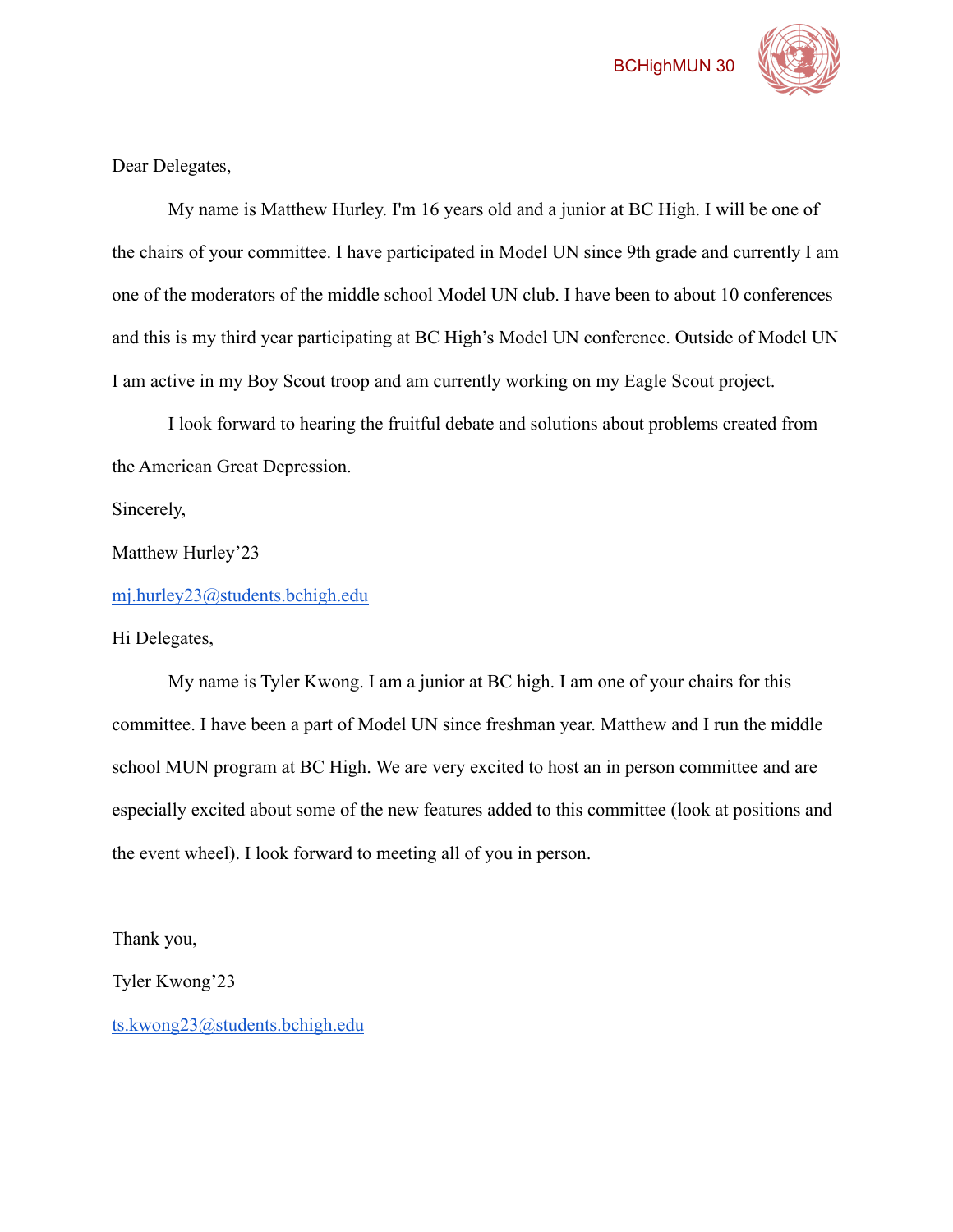

#### Committee Description

## **INTRODUCTION**

This committee is based on FDR's first 100 days during the Great Depression. We will include issues like the Dust Bowl and bank-runs as well as smaller issues. We will focus on policies going forward such as: regulating banks, consumer debt, the role of the Federal Reserve and Federal Government, worker's rights and corporate obligations, stock market regulation, and potential welfare systems. Politically, the committee will be balanced between interventionists and non-interventionists to create a fair environment for debate and negotiation.

Our committee will have four time periods, each representing 25 days. At the end of each section, we will spin an event wheel, which may have positive or negative effects. Effects include midwestern migrations and xenophobia due to dust storms, droughts, locust plagues, food shortages, disease outbreaks, consolodation of smaller at-risk banks, creation of organized labor movements and philanthropic bodies to aid the unemployed, rain in drought areas, new lines of credit for the US government, state reforms, and other events.

Additionally we will include non-federal government officials like business leaders and local officials for different perspectives on issues. These special delegates will have certain abilities outside of the usual role of delegates. These include forming non-federal-government initiatives and groups, or the ability to lobby politicians for votes.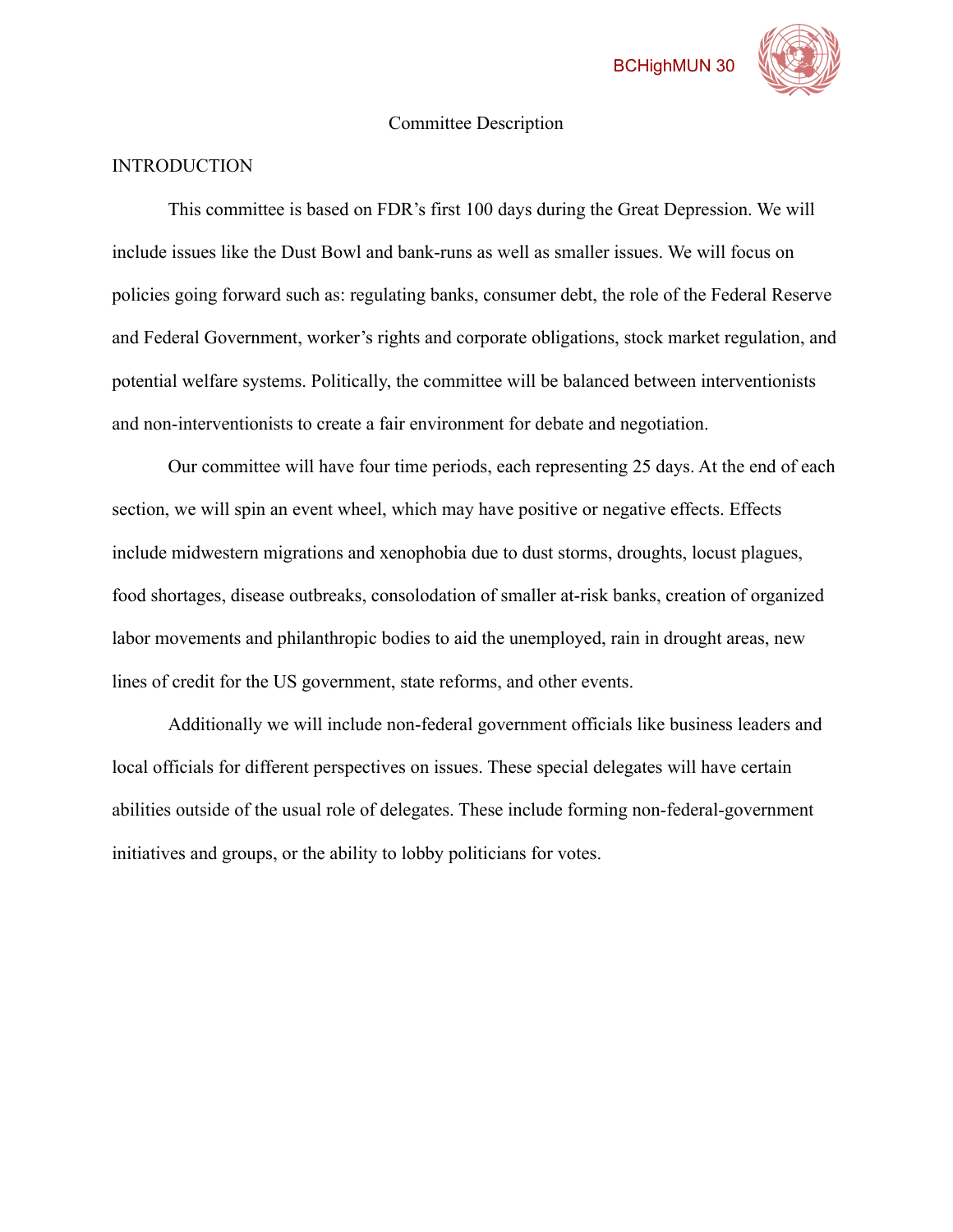

#### Background

The Great Depression began at the advent of the 1929 New York Stock Exchange crash which took 25 years to recover. Throughout the Great Depression, consumer spending halted, deflation surged with prices dropping an average of 10% per year from 1930 through 1933. Additionally, industrial output halted with gross national product (GNP) dropping by 47% between 1929 and 1933. (Today we know GNP better as Gross Domestic Product). And US unemployment rose to a staggering 25% in 1933. (The 2021 US unemployment rate was 3.9%)

Overall timeline:

- 1. During the 1920's, US investors increased borrowing to invest in the stock market. The increased use of debt caused stock prices to become detached from the actual values of businesses and the overall economy. By the end of the 1920's industrial production had slowed, unemployment had risen, wages were low, consumer debt was high, and the agricultural Midwest was struggling due to drought and falling food prices. The debt ridden US economy was prime for a correction.
- 2. When the stock market fell by 11% on Black Thursday, consumers and investors became spooked. Five days later, on Black Tuesday, the market fell another 12%, which triggered lenders to call back consumer debt from retail investors. Many could not afford to pay back their loans and were wiped out. Business leaders became scared and consolidated by firing employees, decreasing wages, and slowing production. The unemployed could not afford to pay interest payments on mortgages, so many lost their homes.
- 3. By 1930, 4 million were unemployed and by 1931, 6 million were unemployed. Industrial production had dropped by half. Soup kitchens and homlessness became common across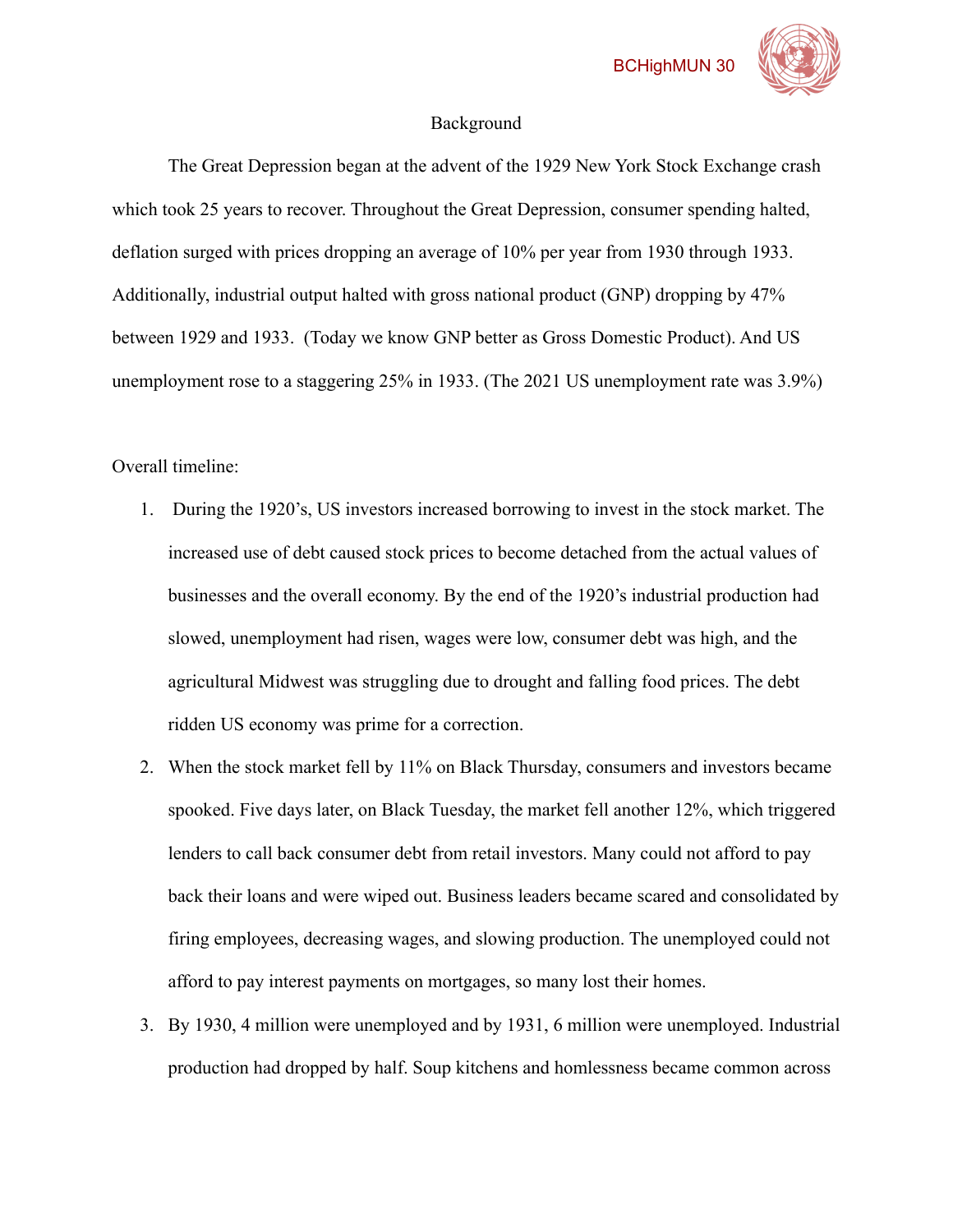

the US. Farmers could not afford to harvest crops, so food rotted in fields while people starved.

- 4. In 1930, massive dust storms decimated crops in Kansas, Nebraska, Texas, and Oklahoma, destroying crops, livestock, and causing dust pneumonia. Farmers migrated into cities fearing sickness and poverty.
- 5. Bank runs occurred from 1930 to 1933. In the three years over 9,000 banks closed. In the three years, 180 billion dollars in deposits were lost, about 3 trillion in 2021 dollars.
- 6. After Black Tuesday, Hoover asked business leaders to not cut wages, he convinced railroads and utilities to spend on construction, had the Federal Reserve (FED) cut interest rates, and in 1932 the Hoover administration created the Reconstruction Finance Corporation to lend to businesses and fund public works, but by the end of the Herbert Hoover Administration, unemployment was at 25%. Hoover refused to directly give support to the unemployed, he believed it was the role of state and local governments to do so.
- 7. In an effort to raise crop prices, Hoover enacted tariffs in 1930, and in retaliation Canada and France raised additional tariffs on the US. US trade slumped. Falling from \$5.2 billion in foreign trade in 1929 to \$1.7 billion in 1933.
- 8. At the end of his term, Hoover created the 12 regional district banks under the Federal Home Loan Bank Board, and passed the 2 billion dollar Emergency Relief and Construction Act.
- 9. In the 1932 election, Franklin Roosevelt ran on the Democratic Party ticket, which included policies such as:
	- a. Repealing the 18th amendment (Ending prohibition)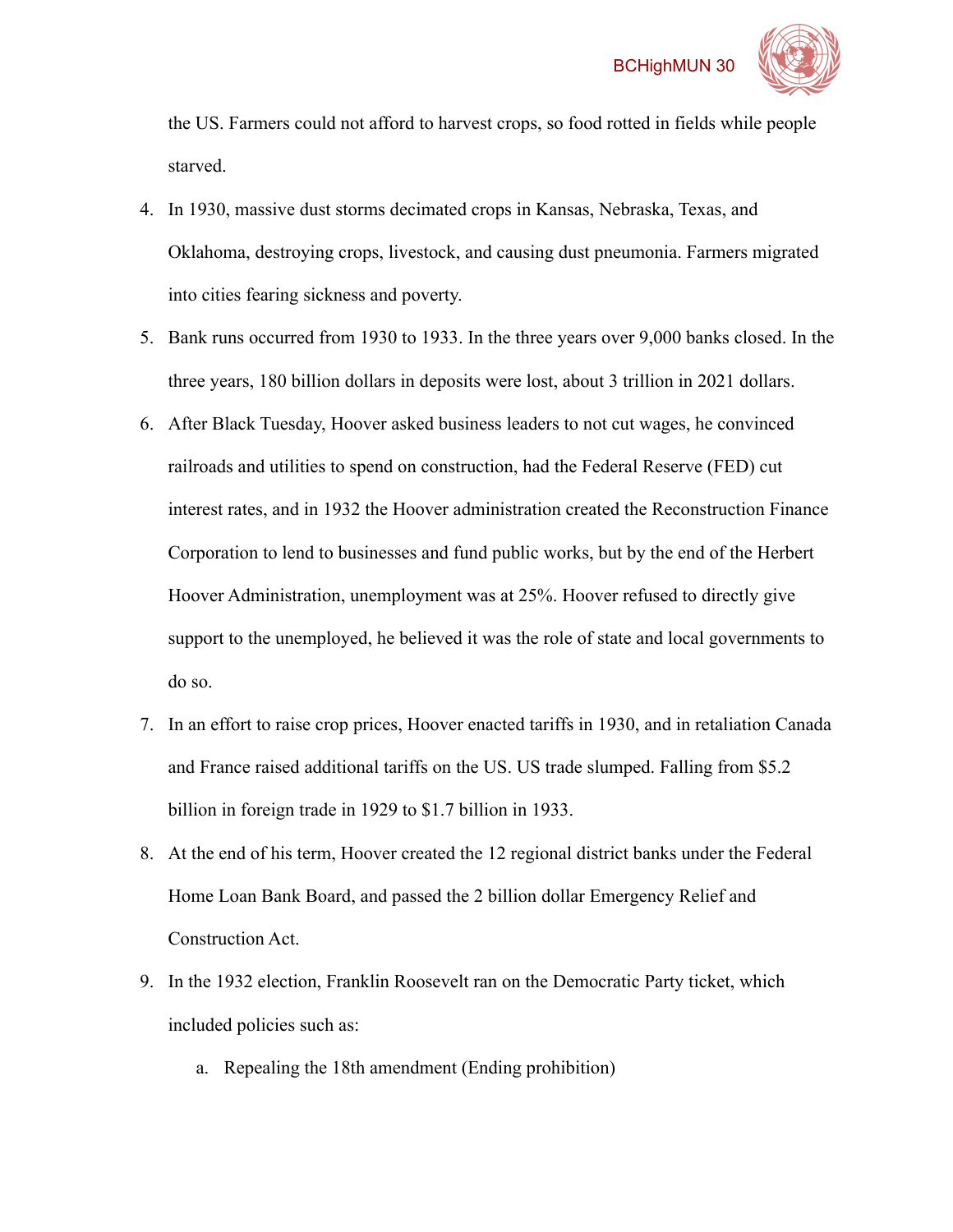

- b. Helping the impoverished
- c. Expansion of the federal government to confront the depression
- 10. Roosevelt won the 1932 Presidential Election, garnering 57% of the popular vote. The Democrats gained 101 seats in the House, and 12 seats in the Senate.
- 11. The only states which Hoover won were Connecticut, Delaware, Maine, New Hampshire, Pennsylvania, and Vermont.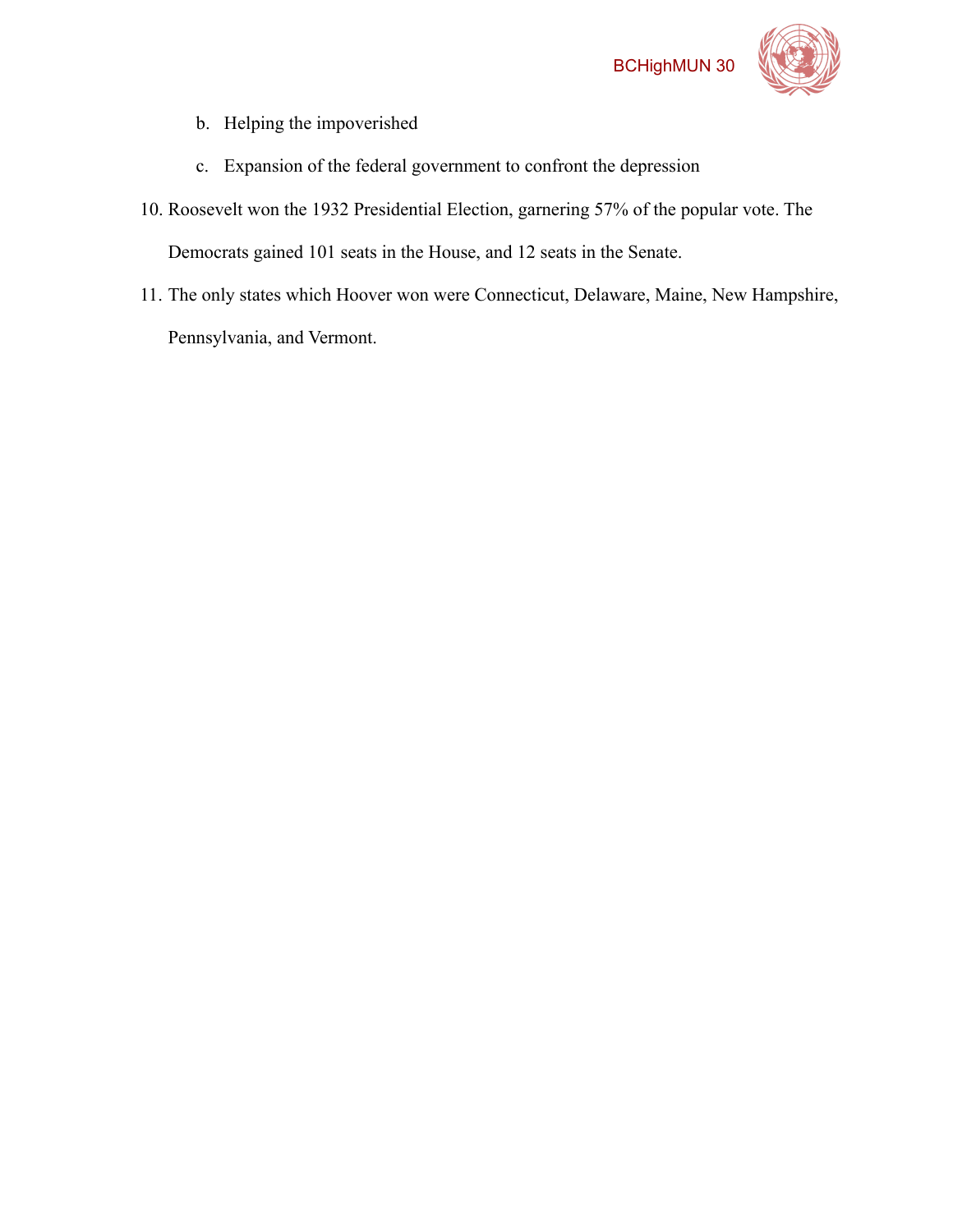# Current Situation (1933)

It is March 1933 right after the Presidential Inauguration of Franklin Delano Roosevelt (FDR). The majority of US citizens want action from the federal government. Breadlines and Soup kitchens are needed to support the increasing number of homeless and wageless Americans. All banks have closed for 4 days while FDR and congress work to pass legislation. FDR's "Fireside Chats" help with public image and stability. As FDR's cabinet members, your first duty is to calm the public. Then you must stabilize the economy.

Issues that must be addressed:

- 1. Unemployment, poverty, and homelessness (25%)
- 2. Deflation (1930-1933, 10% annual drops in prices)
- 3. Restarting American business (Operations at 50%)
- 4. Policies, new government bodies, and laws to prevent a future depression (Role of government oversight and support, if any)

Secondary Issues:

- 1. Stemming bank runs (Ensuring deposits and savings)
- 2. Dust Bowl (Midwestern migration, resettlement)
- 3. Revitalizing foreign trade (\$5.2 billion in 1929 to \$1.7 billion in 1933)
- 4. Aid to foreign nations

# Questions To Consider

- 1. Does the US government have the right and obligation to directly support workers?
	- a. If so, should the government support the American people?
- 2. Should laws and government bodies be created to prevent future crises?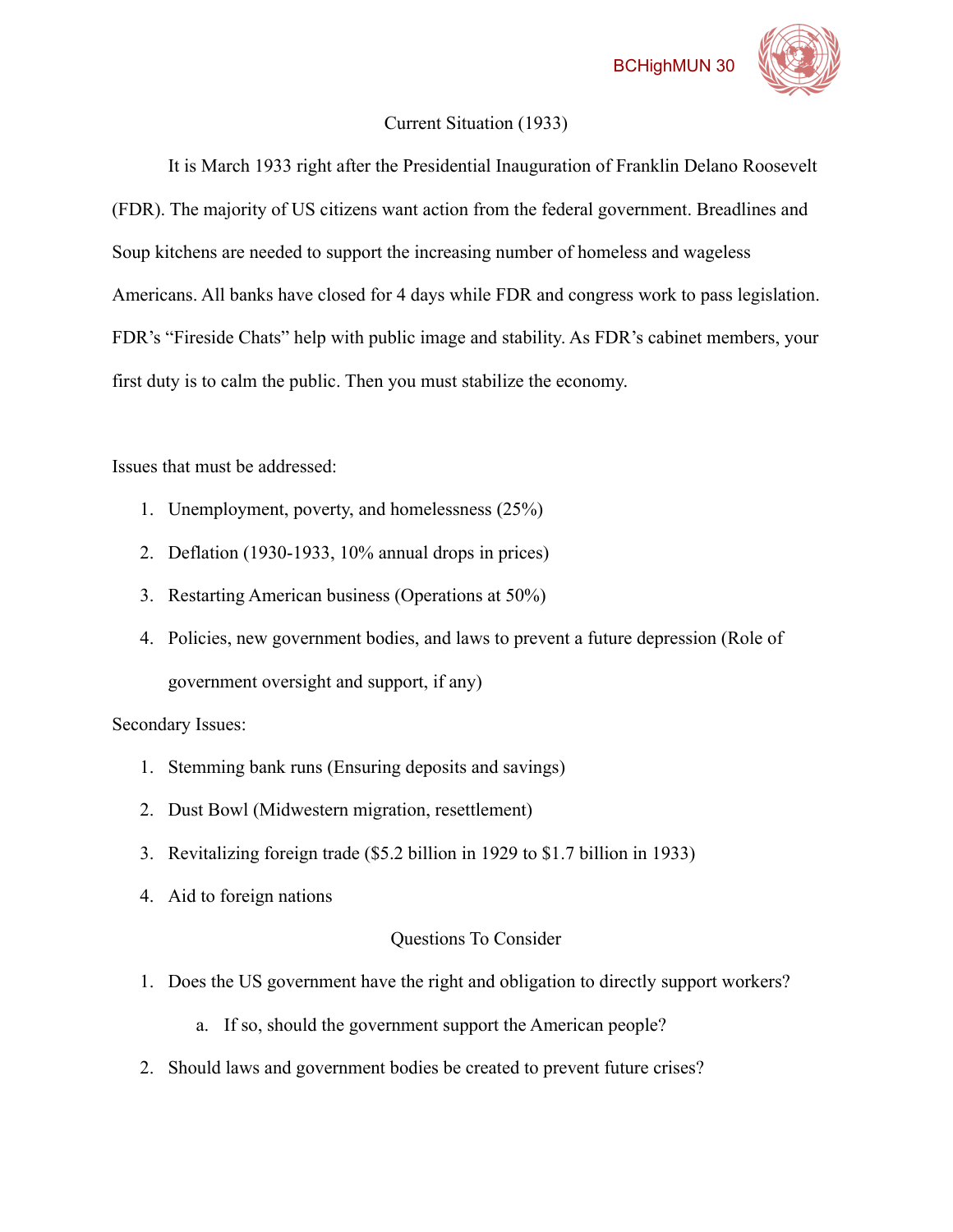

3. Is the free market self-regulating? Is the free market in jeopardy when the government intervenes?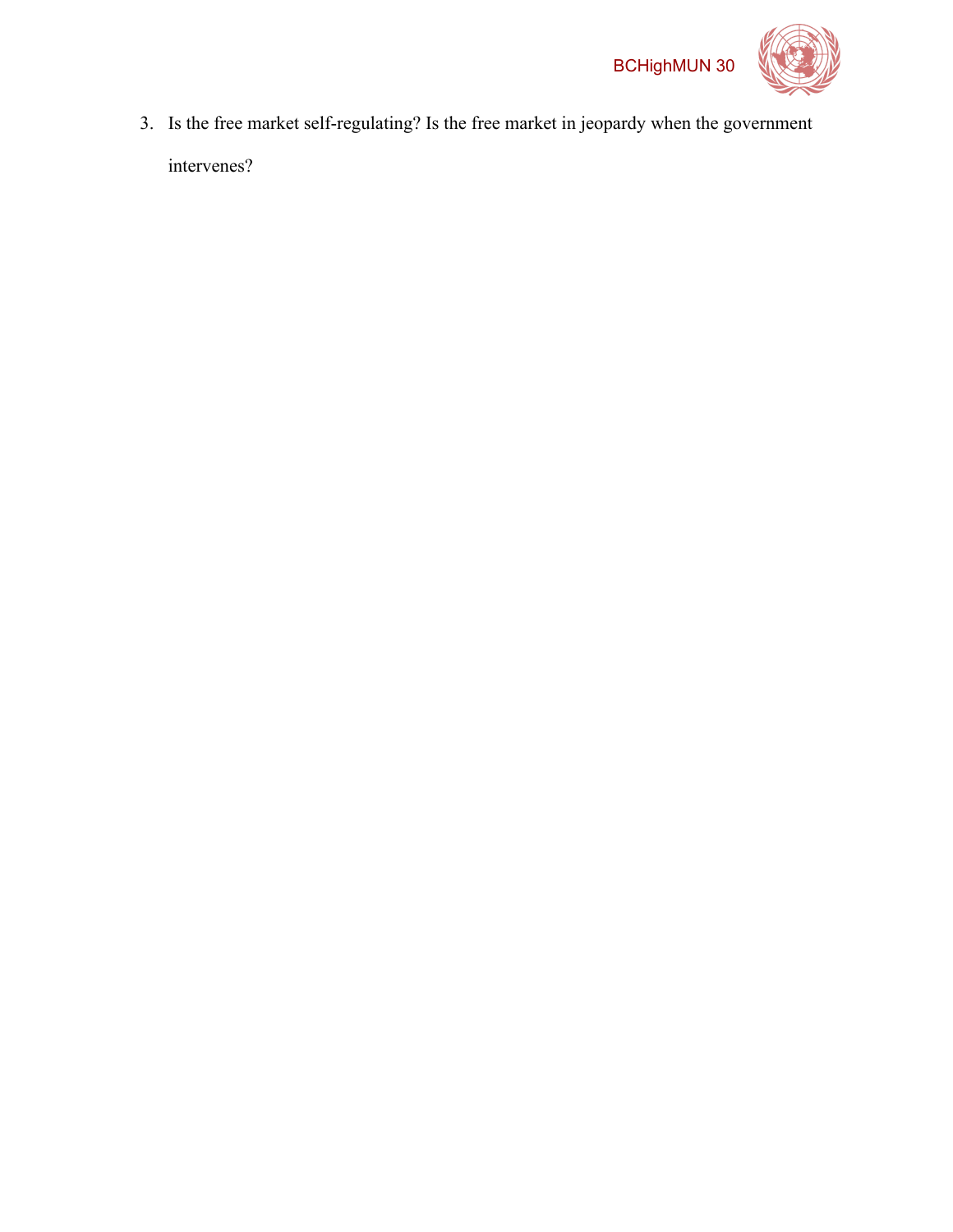

#### Committee Positions

## A Letter From Former President Hoover

My Fellow Americans,

Although we lost the 1932 election, over 15 million Americans voted for the republican ticket. The public asks for government support, and we have given them government support. Yet, they are not satisfied with my administration's policies. They say they need more, more stimulus, more aid, more assurances. My friends, there is a point where the government no longer has a right to intervene. The government cannot willfully bend to the people when rough times occur. We live in a society, which rests upon the shoulders of the free market. We must preserve the freemarkets of America if we are to retain long term prosperity.

Non-interventionists:

- 1. **Former President:** Herbert Hoover (R)
- 2. **Minority Leader:** Bertrand H. Snell (R–New York)
- 3. **Minority Whip:** Harry L. Englebright (R–California) **Only whips may motion for roll call votes on bills**
- 4. **Conference Chairman:** Robert Luce (R–Massachusetts)
- 5. **Senator:** Warren Austen (R-Vermont)
- 6. **Senator:** John Townsend Jr. (R-Delaware)
- 7. **Senator:** Daniel Hastings (R-Delaware)
- **8. Senator:** Roscoe Patterson. Concerned with federal deficits and spending (R-Missouri)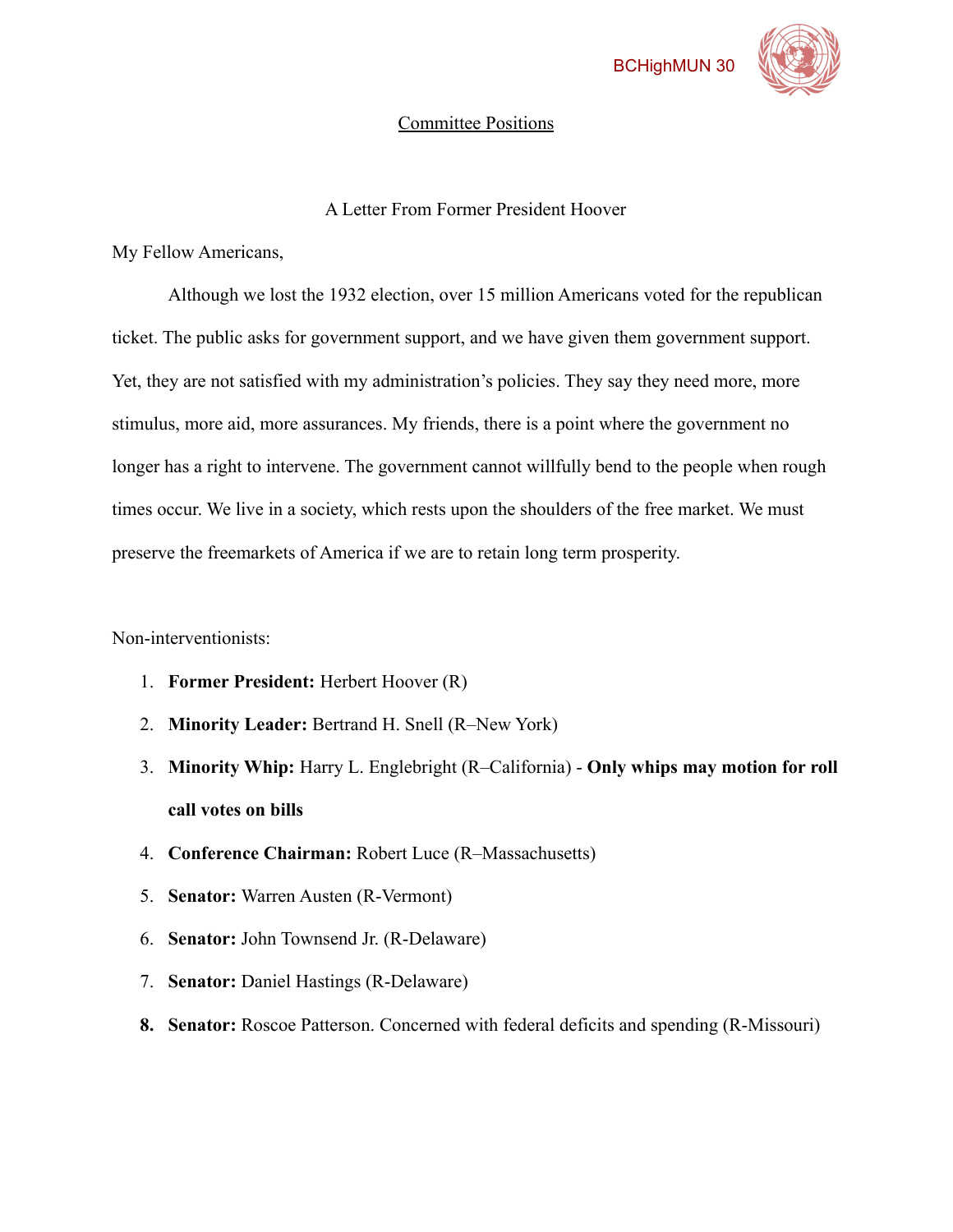

9. **Republican National Committee Chairman**: Henry Heteller. Concerned with the expansion of government. Does not want permanent government programs or intervention. Seeks to reaffirm the idea that the American people can govern and moderate themselves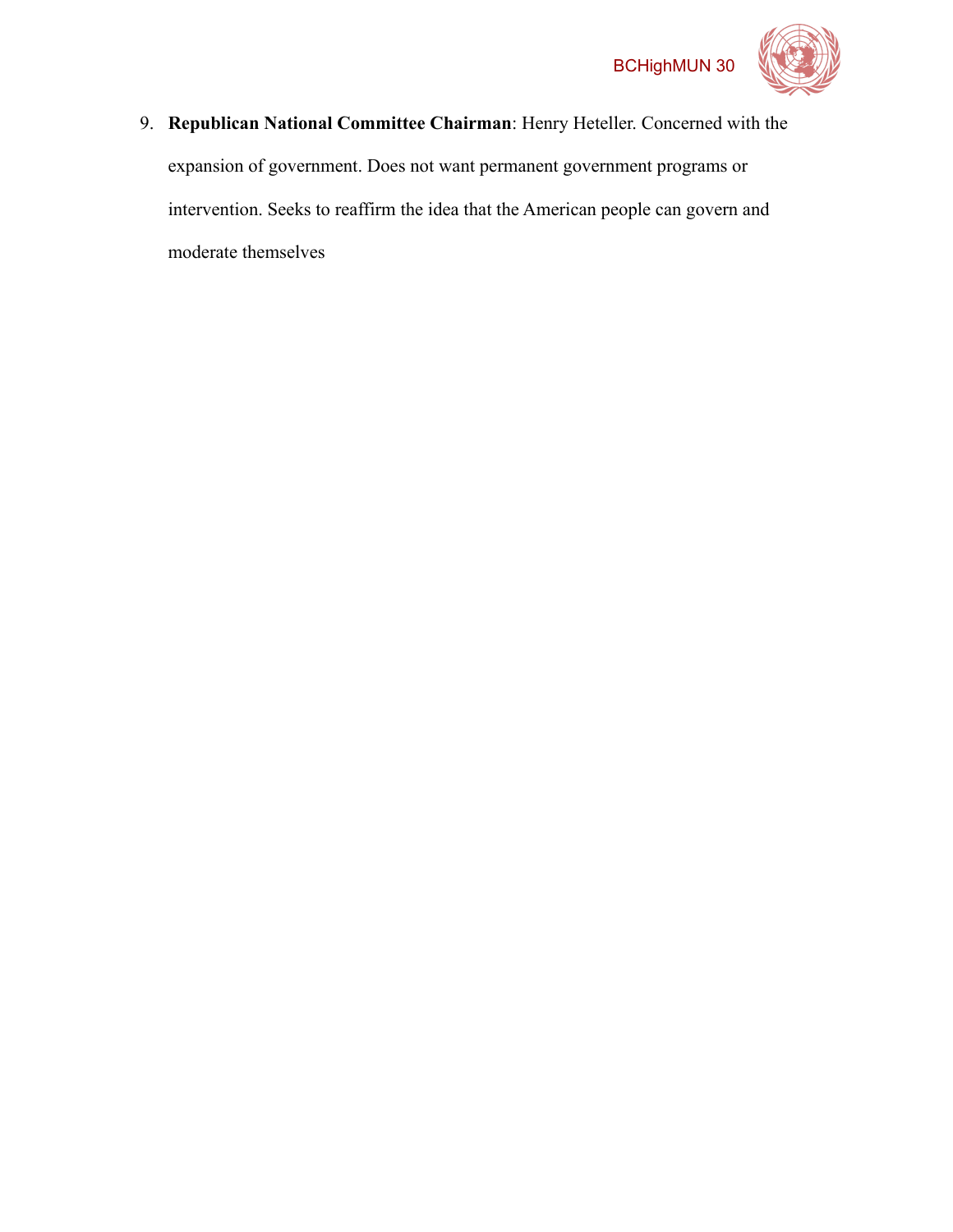

# Portion of FDR's 1933 Inauguration Speech

The basic thought that guides these specific means of national recovery is not narrowly nationalistic. It is the insistence, as a first consideration, upon the interdependence of the various elements in all parts of the United States--a recognition of the old and permanently important manifestation of the American spirit of the pioneer. It is the way to recovery. It is the immediate way. It is the strongest assurance that the recovery will endure.

In the field of world policy I would dedicate this Nation to the policy of the good neighbor--the neighbor who resolutely respects himself and, because he does so, respects the rights of others-- the neighbor who respects his obligations and respects the sanctity of his agreements in and with a world of neighbors.

If I read the temper of our people correctly, we now realize as we have never realized before our interdependence on each other; that we can not merely take but we must give as well; that if we are to go forward, we must move as a trained and loyal army willing to sacrifice for the good of a common discipline, because without such discipline no progress is made, no leadership becomes effective. We are, I know, ready and willing to submit our lives and property to such discipline, because it makes possible a leadership which aims at a larger good. This I propose to offer, pledging that the larger purposes will bind upon us all as a sacred obligation with a unity of duty hitherto evoked only in time of armed strife.

With this pledge taken, I assume unhesitatingly the leadership of this great army of our people dedicated to a disciplined attack upon our common problems.

## Interventionists:

- 1. **President:** Franklin D. Roosevelt (1933-1945) Ability to veto legislation if bill is under a 2/3 majority
- 2. **Speaker of the House:** Henry T. Rainey (D–Illinois)
- 3. **Majority Leader:** Joseph W. Byrns (D–Tennessee)
- 4. **Democratic Whip:** Arthur H. Greenwood (D–Indiana) Only whips may motion for roll call votes on bills
- 5. **Democratic Caucus Chairman:** Clarence F. Lea (D–California)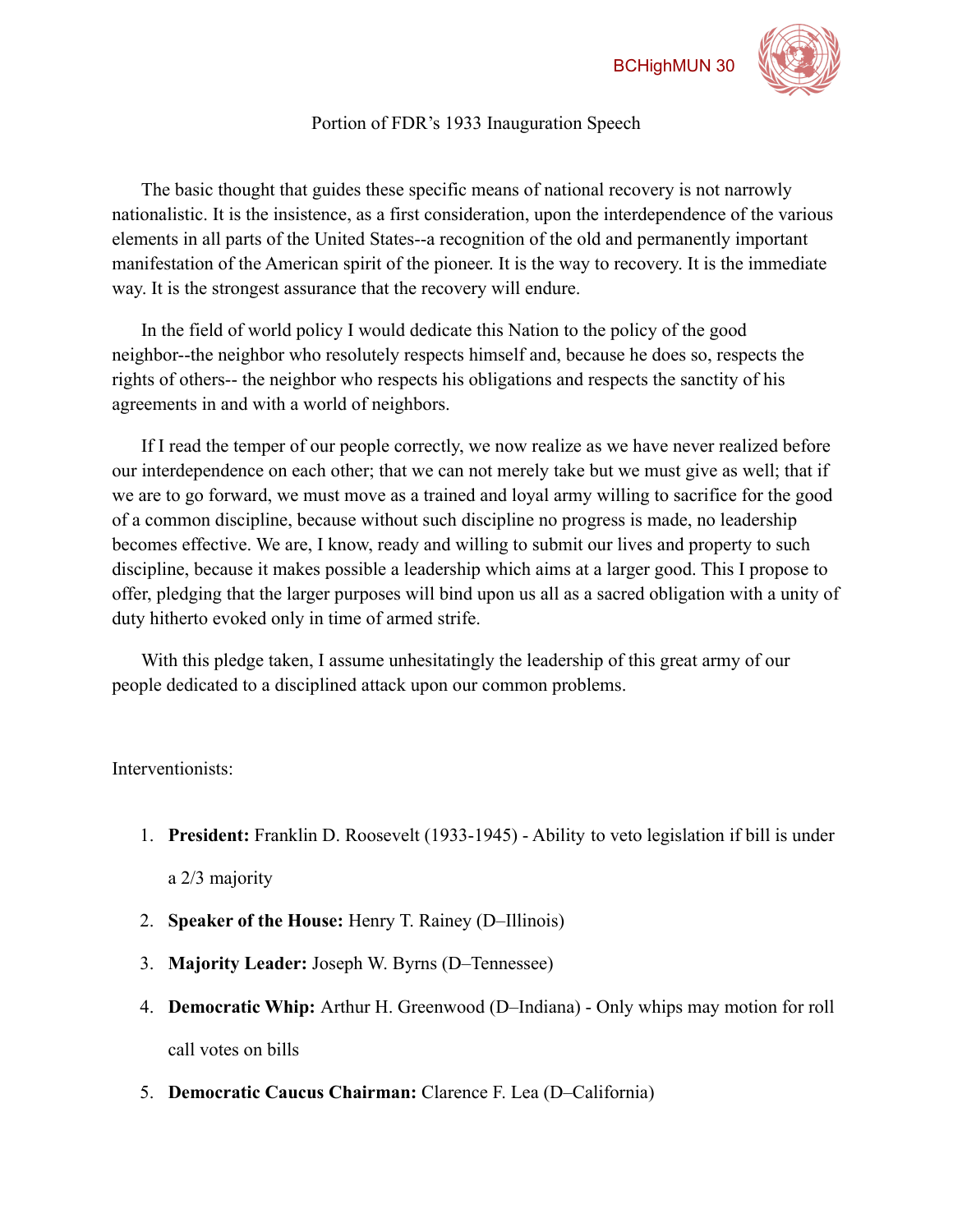

- 6. **Senate Majority Floor Leader:** Sen. Joseph T. Robinson (D-Arkansas)
- 7. **Vice President:** John Nance Garner (D-Texas)
- 8. **Governor of Oklahoma**: William H. Murray (D-Oklahoma) May create non-federal governmental aid organizations with other business leaders and local officials.
- 9. **Texas Doctor**: George Waller Dawson opened a soup kitchen in Texas and aided locals suffering from dust pneumonia. Calling for government assistance. May create non-governmental aid organizations with other business leaders and other local officials.
- 10. **Mayor Fiorello La Guardia:** New York City Reform Mayor aiming to bring back jobs. Broke up Tammany Hall and seeks to work with Roosevelt
- **11. Robert Moses:** Ally of La Guardia. You do not like Roosevelt. You think he is weak and you want less federal oversight for your role as city park commissioner. You believe that public works can spur the failing economy.
- **12. Louisiana Senator:** HUEY "THE KINGFISH" LONG (D-Louisiana) started a movement called "SHARE OUR WEALTH." With the motto "EVERY MAN A KING ," Long proposed a 100% tax on personal fortunes exceeding a million dollars. The elderly would receive pensions. The poorest Americans were promised an estate worth no less than \$5,000, with a \$2,500 yearly minimum income guaranteed. Strongly opposed to FDR. Believed that FDR was not doing enough.
- 13. **Reformer and Doctor:** Francis Townsend (D-California) Believed FDR did not reach far enough. Seeking to stall or add on more socialist policies to the New Deal.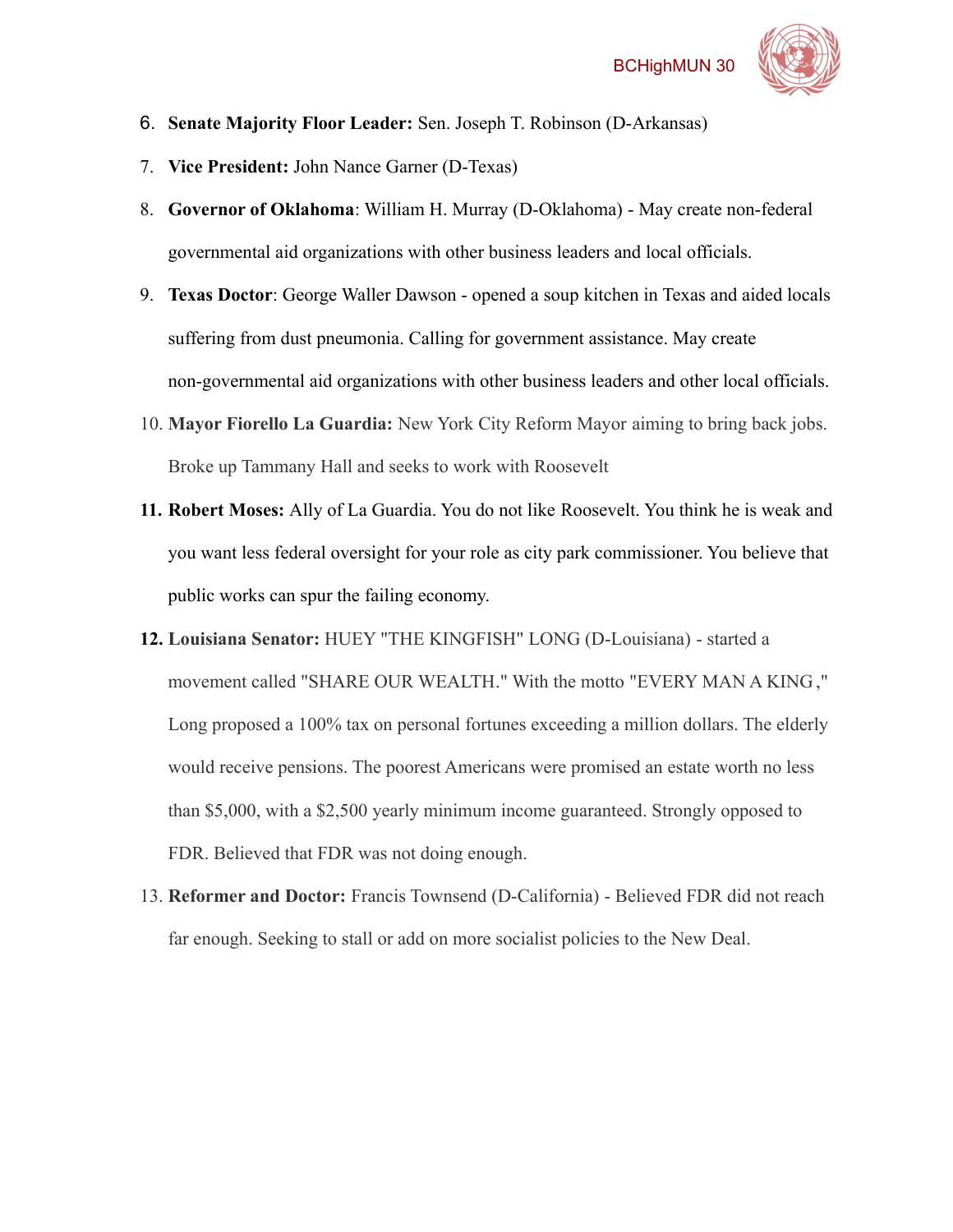

Non-Partisans:

- 1. **Editor of the "Dalhart Texan" newspaper and creator of the Last Man Standing Club:** John McCarty (Texas) - Advocating for Midwest residents to tough out the Dust Bowl. May create non-governmental aid organizations with other business leaders and local officials.
- 2. **Federal Reserve Official Fed Officials are supposed to be non-partisan:** Eugene Mayer selected by Hoover - Preference for non-intervention. May lower or raise interest rates when in agreement with other FED officials.
- 3. **Federal Reserve Official Fed Officials are supposed to be non-partisan:** Eugene Robert Black selected by Roosevelt - Preference for increased FED spending and stimulus. May lower or raise interest rates when in agreement with other FED officials.
- 4. **Chase National Bank**: Winthrop Aldrich Representing US corporate interests. Seeking to bring back the American economy, but not impose major regulations on business. Wanting to show that the economy can recover without government intervention. May create non-governmental aid organizations with other business leaders and local officials. May spend up to 3 billion (50 Billion in today's dollars).
- 5. **Citibank Head:** James H. Perkins Representing US corporate interests. Seeking to bring back the American economy, but not impose major regulations on business. Wanting to show that the economy can recover without government intervention. May create non-governmental aid organizations with other business leaders and local officials. May spend up to 3 billion (50 Billion in today's dollars).
- 6. **Goldman Sachs Head:** Gus Levy Representing US corporate interests. Seeking to bring back the American economy, but not impose major regulations on business.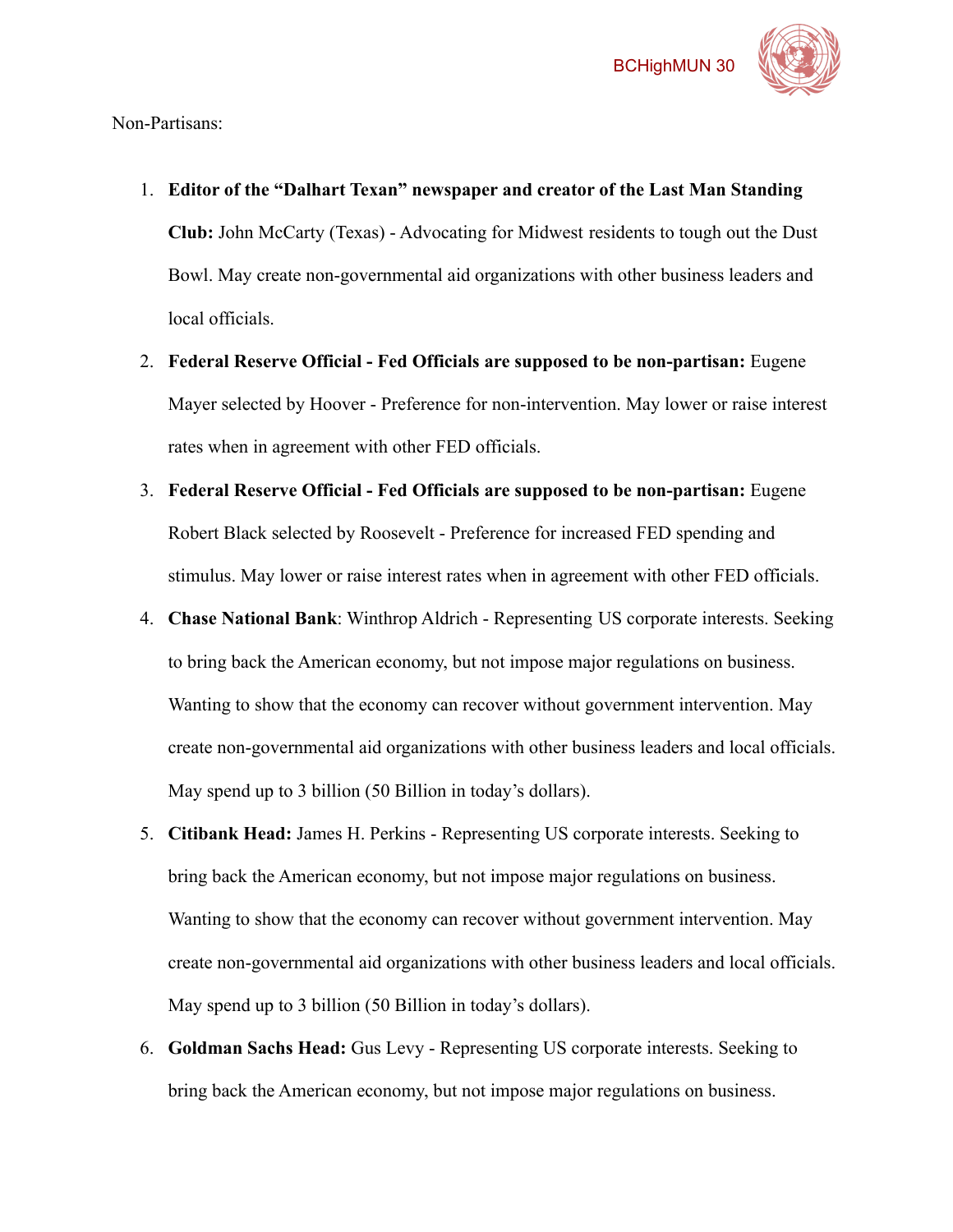

Wanting to show that the economy can recover without government intervention. May create non-governmental aid organizations with other business leaders and local officials. May spend up to 3 billion (50 Billion in today's dollars).

7. **Governor:** Alf Landond (R-Kansas) - Caught in between non-interventionist republicans and economically depressed midwestern farmers. May create non-governmental aid organizations with other business leaders and local officials.